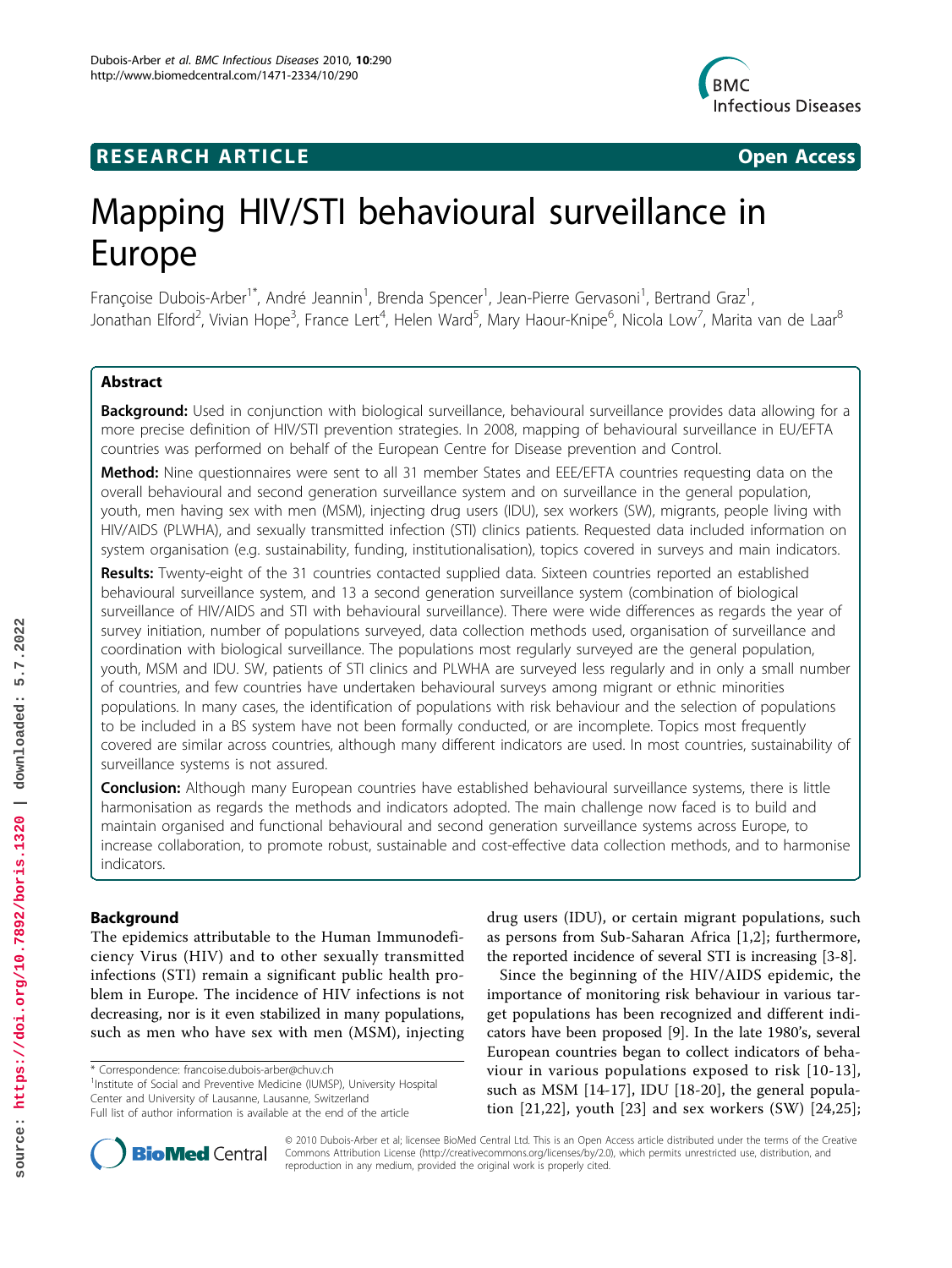the concept of behavioural surveillance (BS) progressively emerged [26,27].

The utility of such behavioural surveillance data in guiding programme development, especially in conjunction with biological surveillance data, became apparent during the 1990's. The Joint United Nations Programme on HIV/AIDS (UNAIDS)/World Health Organization (WHO) has defined second generation surveillance (SGS) [28,29] as the «regular, systematic collection, analysis and interpretation of information for use in tracking and describing changes in the HIV/AIDS epidemic over time». This requires procedures to ensure a combined analysis of both behavioural surveillance (BS) data and data obtained from biological surveillance of HIV/ AIDS and STI. BS allows for the monitoring of risks related to transmission of HIV and STI at the population level and provides a key source of information not only to understand the drivers of epidemics, but also for advocacy and for the planning and evaluation of prevention interventions [30,31]. The type of BS to be conducted, in particular the populations to be included in the surveillance, depends of the type of HIV epidemic (generalised, concentrated, low level) [32]. Most European countries have a concentrated type of epidemic but some have a low-level type.

At the global level, behavioural indicators in various populations are included in the set of indicators defined to monitor commitment to the United Nations General Assembly Special Session on AIDS (UNGASS indicators) [33]. At the European level, the European Monitoring Centre for Drugs and Drug Addiction (EMCDDA) has proposed a set of core behavioural indicators for use with IDU [[34](#page-9-0)].

The formalisation and organisation of BS in Europe is in progress [31,[35](#page-9-0)], but without any review of current practices having been conducted. There has been little consideration of behavioural surveillance systems in the scientific literature [36] and discussion on BS has mainly appeared only in journal supplements [37-40]. In 2008, the European Centre for Disease Prevention and Control (ECDC) therefore commissioned an international team of experts to produce an in-depth analysis of BS related to HIV and STI in Europe and to develop a framework for the implementation of a key set of behavioural indicators. The specific objectives of the study were to provide an inventory of existing national BS systems and their functioning in Europe, including identification of the populations included, and the data collection methods and indicators used in each system. This article presents the resultant mapping of BS in Europe, based on a survey of EU/EFTA countries [41]. Surveillance is examined at the system level and in the following populations: general population, youth, IDU, MSM, persons living with HIV/AIDS (PLWHA), SW, STI clinic clients, migrants and ethnic minorities.

## Methods

An international team of researchers was established with expertise in behavioural surveys in each of the 8 designated populations. The survey of all EU/EFTA countries was conducted from June to October 2008. Information was gathered on: the overall surveillance system, the specific populations surveyed and the topics covered and main indicators in use for each population. The data collection instrument consisted of 9 separate questionnaires sent to one identified contact person in each country. One questionnaire concerned the national behavioural and second generation surveillance system (s) as a whole, and there were an additional eight questionnaires covering each of the eight specific population groups. The questionnaires, provided in word format using dropdown lists, included both open and closed questions (see Additional files [1](#page-8-0) and [2](#page-8-0)). In the systemrelated questionnaire, information was requested on:

- the existence and definition of a national or regional BS system(s); indicating which populations were included and the national key behavioural indicators;

- where in place, the functioning of the second generation system at national or regional level, including level of formalisation and documentation, interlinking of systems, responsibility, financing, analysis, dissemination and use of results, and sustainability.

In the questionnaires on specific populations, it was first asked whether a surveillance system was in place for this population and information was then requested on the existence of behavioural surveys (or other types of data collection used for surveillance) conducted since 1985. For each relevant survey (or other type of data collection) indicated, information was requested on:

- methodology used, including year, sampling method, data collection method, and main topics covered;

- main indicators followed;
- related publications.

## Procedure and analysis

A letter announcing the survey and inviting countries to participate was sent from the ECDC director to the directors of the competent bodies for surveillance in the Member States and to the national ECDC contact points. The set of 9 questionnaires was then sent by email to the contact persons responsible for HIV surveillance (as nominated by the ECDC competent bodies for surveillance) in all EU Member States and European Free Trade Association (EFTA) countries (n = 31). Individual questionnaires could be passed on to the relevant national specialists for completion; the responsible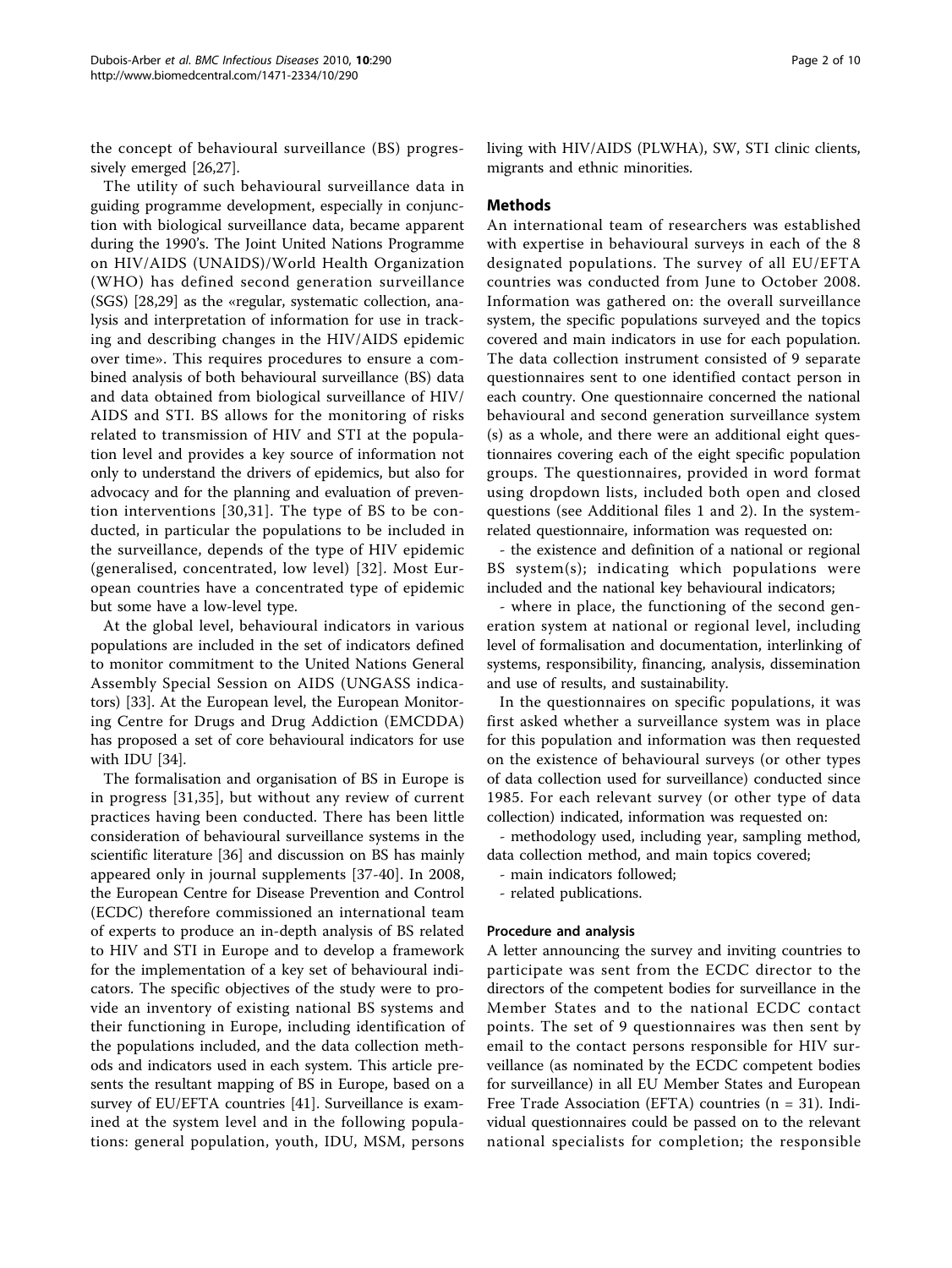contact person then collected and sent back all questionnaires.

The returned questionnaires and accompanying material were included in a secure online database accessible only to the international project team. The analysis for each specific population was conducted according to a commonly agreed framework by the relevant team member. The team had regular telephone conferences during the analysis.

In February 2009, a first draft of the mapping was presented and discussed at a Behavioural Surveillance Expert Meeting. Fifty participants, including experts in behavioural surveys in the various populations and experts from other international organisations (EMCDDA, WHO, UNAIDS), reviewed and gave advice on the methods and indicators proposed for each population. A revised draft of the mapping was then sent for validation to the persons who had initially collated the questionnaires. Eleven countries then provided complementary information.

The study collected scientific and administrative metadata on the organisation of national behavioural and second generation surveillance systems, and on the surveys undertaken in this context. As no data was collected on individuals, review by an ethics committee was not necessary. This study was conducted on behalf of, and with the approval of the European Centre for Disease Prevention and Control.

## Results

Twenty-eight of the 31 countries surveyed (90%) returned the questionnaire set; the remaining 3 countries did not respond within the prescribed deadline (Bulgaria, Romania, and Portugal; Bulgaria later sent a summary of its surveillance system in place since 2004, but these data could not be included in the current analysis). Most questionnaires were fully completed.

## Coverage of behavioural surveillance

Figure [1](#page-3-0) gives an overview of existing systems in Europe, across different countries and populations, with a summary description of the HIV/STI BS system in each country. As used here, the term surveillance refers to data collection through several consecutive surveys. This may be organised surveillance through repeated surveys or less organised «systems» based on consecutive data collections in the same type of population. In Figure [1](#page-3-0), the intensity of the colour in each cell refers to the degree of establishment of the system and the number refers to the number of different data collection methods/sources included in the system for a given population.

Fifteen countries report having an established HIV/STI BS system (Belgium, Cyprus, Denmark, Estonia, Finland, France, Germany, Latvia (only for IDU), Lithuania, Poland, Slovenia, Spain, Sweden, Switzerland, United

Kingdom), and one additional country (the Netherlands) reports established BS in several specific populations, but no formal system. The remaining 12 countries report no BS system. However, in most of these countries, collection of behavioural data is nonetheless reported for one or more populations.

There are wide differences among countries as regards the year of initiation of BS: this extends from 1985 (France: MSM) to the early 2000's (Poland 2000, Estonia 2004: several populations).

The populations most surveyed are the general population (13 countries reporting a system [=Sy]; 4 reporting none, but nonetheless conducting surveys or collecting other type of data  $[=sv]$ , youth (Sy: 13; sv: 5),  $MSM$  (Sy: 14; sv: 4) and IDU (Sy: 17; sv: 0). Where a system is in existence, MSM and IDU are the most regularly surveyed populations. Sex workers (Sy: 6; sv: 2), patients of STI clinics (Sy: 9; sv: 1) and PLWHA (9 countries report a system, but in 3 of these, no data are collected on risk behaviour) are less surveyed, and few countries report having undertaken BS among migrant or ethnic minority populations (3 countries with a reported system; 2 with planned BS).

In most countries and populations, BS relies on one or two data collection sources per population. In some countries, however, more sources are used. For example, the UK reports relying on five ongoing surveillance surveys among MSM. When a population is difficult to reach, a diversity of sources may be used. Hence, in Switzerland, specific questions on «paying for sex» or «being paid for sex» are included in surveys among the general population, MSM and IDU. Similarly, a diversity of recruitment sites and populations surveyed is adopted in BS among migrants in the Netherlands. Spain obtains data on youth through surveying a diversity of age groups and collecting data from surveys with different focal points, such as sexuality, general health, or drugs.

## Completeness of Systems

Since the start of the HIV/AIDS epidemic, several Western European countries with early concentrated epidemics have conducted behavioural surveys in order to identify risk behaviour and monitor progress in prevention. These have taken place in a number of different populations, essentially in the general population, youth, MSM and IDU. In some countries or regions, these surveys were undertaken and repeated with the intention of constituting a coherent BS system. Switzerland and Catalonia in Spain have such long-term integrated systems. In other countries, the «system» was constructed progressively, with the addition of new surveyed populations over time. Although the surveys were sometimes analysed together as a periodic review exercise, there was not always a clear surveillance objective. France,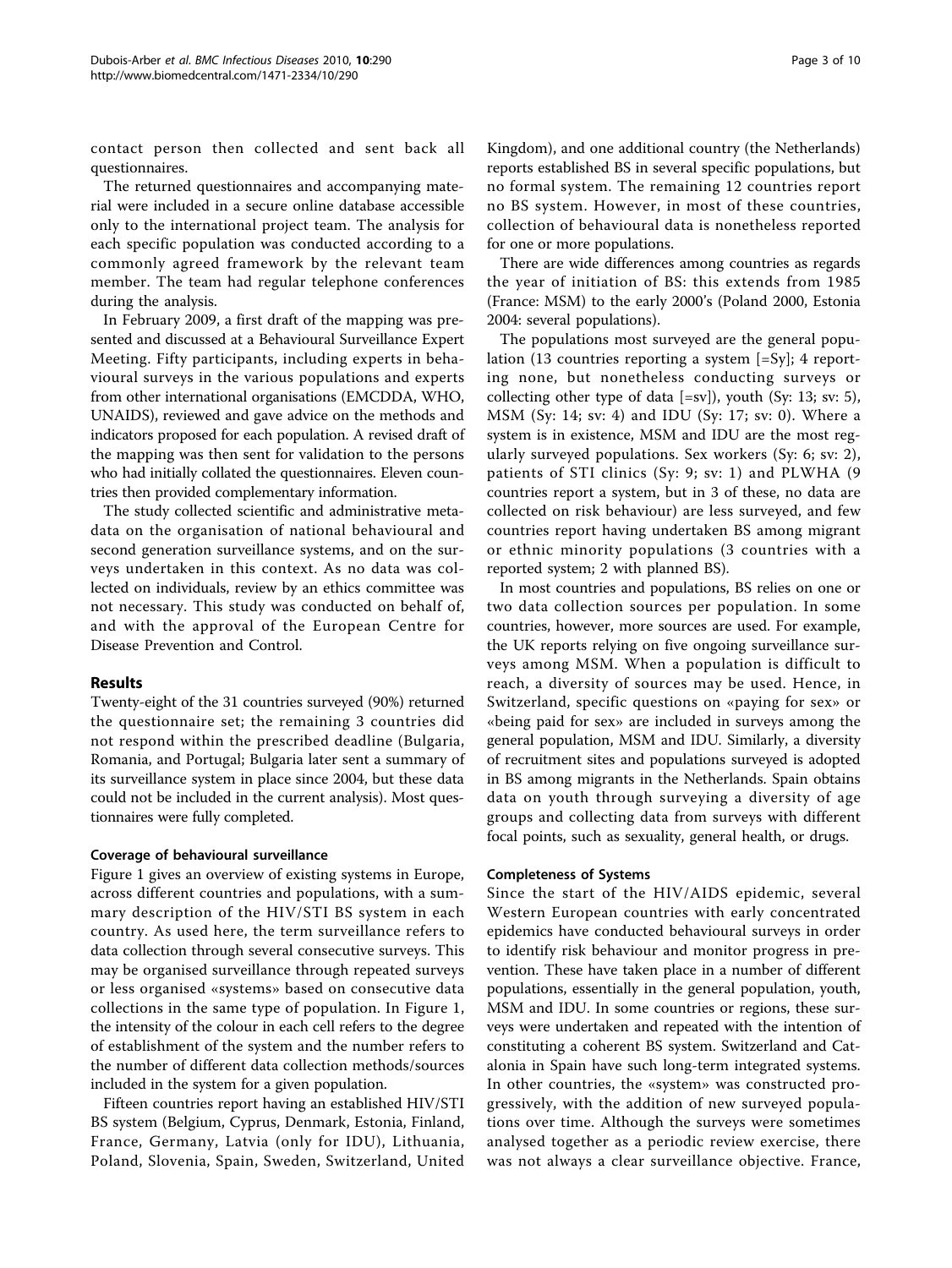<span id="page-3-0"></span>

| Country            | 훕   | <b>BSS</b> | Start                                                            | GenPop                  | Youth          | <b>MSM</b>                       | $\overline{a}$          | ΜS             | <b>STIp</b>                 | PLWHA          | Migr                    | Other        |
|--------------------|-----|------------|------------------------------------------------------------------|-------------------------|----------------|----------------------------------|-------------------------|----------------|-----------------------------|----------------|-------------------------|--------------|
| Austria            | c   | No         |                                                                  | No                      | No             | No                               | No                      | No             |                             | No             |                         |              |
| Belgium            | с   | Yes        |                                                                  | $\overline{\mathbf{4}}$ | $\overline{2}$ | $\overline{2}$                   | 3                       | $\overline{1}$ | $\mathbf{1}$                | No             | $\mathbf{1}$            | Prison       |
| <b>Bulgaria</b>    | LL  |            |                                                                  |                         |                |                                  |                         |                |                             |                |                         |              |
| Cyprus             | c   | Yes        | 1988                                                             | $\mathbf{1}$            | $\overline{1}$ | No                               |                         | No             | No                          | No             | No                      |              |
| Czech R            | LL  | Yes        |                                                                  | No                      | No             | No                               | n.a                     | No             | No                          | No             | <b>No</b>               |              |
| <b>Denmark</b>     | C   | Yes        |                                                                  | No                      | No             | $\overline{1}$                   | No                      | No             | No                          | No             | No                      |              |
| Estonia            | с   | Yes        | 2004                                                             | $\overline{2}$          | 1              | $\overline{2}$                   | $\overline{2}$          | $\overline{2}$ | No                          | $\mathbf{1}$   | No                      | Prison       |
| Finland            | C   | Yes        | 1995                                                             | No                      | 1              |                                  | $\overline{\mathbf{1}}$ | No             | $\overline{1}$              | No             | No                      |              |
| France             | C   | Yes        | 1985                                                             | 3                       | $\overline{1}$ | $\overline{2}$                   | $6\phantom{a}$          | No             | $\mathbf{1}$                | $\overline{1}$ |                         |              |
| Germany            | C   | Yes        | 1987                                                             | 1                       | $\overline{2}$ | $\overline{3}$                   | No                      | No             | $\overline{1}$              | No             | No                      |              |
| Greece             | C   |            |                                                                  | $\mathbf{1}$            |                | $\mathcal{N}/\mathcal{N}_\theta$ | $\mathbf{1}$            |                | $\mathcal{F}_{\mathcal{F}}$ |                | No                      |              |
| Hungary            | LL  | No         |                                                                  | No                      | No             | No                               | No                      | No             | No                          | No             | No                      |              |
| Iceland            | с   | No         |                                                                  | No                      |                | No                               | Yes                     | No             | No                          | No             | No                      |              |
| Ireland            | с   | No         |                                                                  |                         |                | 3                                | $\mathbf{1}$            | No             | No                          | No             | No                      | Prison       |
| Italy              | С   | No         |                                                                  | No                      |                |                                  |                         |                | $\overline{1}$              | No             |                         |              |
| Latvia             | C   | Yes        | 1997                                                             | No                      | $\overline{2}$ | $\overline{1}$                   | $\overline{\mathbf{4}}$ | No             | No                          | No             | No                      |              |
| Liechtenstein      | C   | No         |                                                                  | <b>No</b>               | No             | <b>No</b>                        | No                      | No             | No                          | No             | No                      |              |
| Lithuania          | C   | Yes        | n.a                                                              |                         | $\overline{2}$ | $\overline{1}$                   | 4                       | 3              | $\mathbf{1}$                | No             | No                      |              |
| Luxembourg         | с   | No         |                                                                  | No                      | 1              | No                               | $\overline{1}$          | $\mathbf{1}$   | No                          | No             | No                      |              |
| Malta              | С   | No         |                                                                  | No                      | No             | No                               | No                      | No             | $\mathbf{1}$                | No             | No                      |              |
| Netherlands        | c   | No         | 80s                                                              | $\overline{1}$          | $\overline{2}$ | $\overline{2}$                   | $\overline{2}$          | 3              | $\overline{2}$              | No             | $\overline{\mathbf{4}}$ |              |
| Norway             | С   | No         |                                                                  | 1                       | No             |                                  | No                      |                | No                          | No             | No                      |              |
| Poland             | c   | Yes        | 2000                                                             | 3                       |                |                                  | $\overline{1}$          | No             | No                          | No             | No                      |              |
| Portugal           | C   |            |                                                                  |                         |                |                                  |                         |                |                             |                |                         |              |
| Romania            | LL  |            |                                                                  |                         |                |                                  |                         |                |                             |                |                         |              |
| Slovakia           | LL. | No         |                                                                  | No                      | No             | No                               | No                      | No             | No                          | No             | No                      |              |
| Slovenia           | LL  | Yes        | 1996                                                             | No                      | No             | 3                                | $\overline{2}$          | No             | No                          | No             | No                      |              |
| Spain              | c   | Yes        | n.a                                                              | 1                       | $\overline{4}$ | $\overline{2}$                   | 3                       | $\overline{2}$ | $\overline{2}$              | $\overline{1}$ | No                      | Prison       |
| Sweden             | C   | Yes        | 1987                                                             | 1                       | $\overline{2}$ | $\mathbf{1}$                     | No                      | No             | No                          | No             | No                      |              |
| Switzerland        | c   | Yes        | 1987                                                             | $\overline{2}$          | 3              | 1                                | $\mathbf{1}$            | 3              | No                          | 3              | 3 <sup>2</sup>          | Condom sales |
| UK                 | C   | Yes        | 1990                                                             | $\overline{\mathbf{4}}$ | 4              | 5                                | 5                       | 3              | $\overline{\mathbf{4}}$     | $\overline{2}$ | $\overline{4}$          |              |
| Notes:             |     |            |                                                                  |                         |                |                                  |                         |                |                             |                |                         |              |
|                    |     |            | established surveillance: 3 and more surveys                     |                         |                |                                  |                         |                |                             |                |                         |              |
|                    |     |            | beginning of surveillance: 2 surveys or one and the next planned |                         |                |                                  |                         |                |                             |                |                         |              |
|                    |     |            | planned surveillance: first survey only                          |                         |                |                                  |                         |                |                             |                |                         |              |
| <b>Blank</b> cells |     |            | no questionnaire returned                                        |                         |                |                                  |                         |                |                             |                |                         |              |

Start iitiation of system Gen Pop Surveillance/surveys in general population (yes/no = reported existence of a system in this population) Youth Surveillance/surveys in youth, (yes/no = reported existence of a system in this population) **MSM** Surveillance/surveys in MSM men having sex with men, (yes/no = reported existence of a system) IDU Surveillance/surveys in intravenous drug users; (yes/no = reported existence of a system in this population) SW Surveillance/surveys in sex workers; (yes/no = reported existence of a system in this population) STIp Surveillance/surveys in STI clinic patients; (yes/no = reported existence of a system in this population) PLWHA Surveillance/surveys in people living with HIV/AIDS; (yes/no = reported existence of a system in this population) Migr Surveillance/surveys in migrants and ethnic minorities; (yes/no = reported existence of a system) Other Surveillance/surveys in other populations  $n.a$ Details not available

Figure 1 Behavioural surveillance systems in EU/EFTA countries: mapping of HIV/STI behavioural surveillance in Europe, 2008.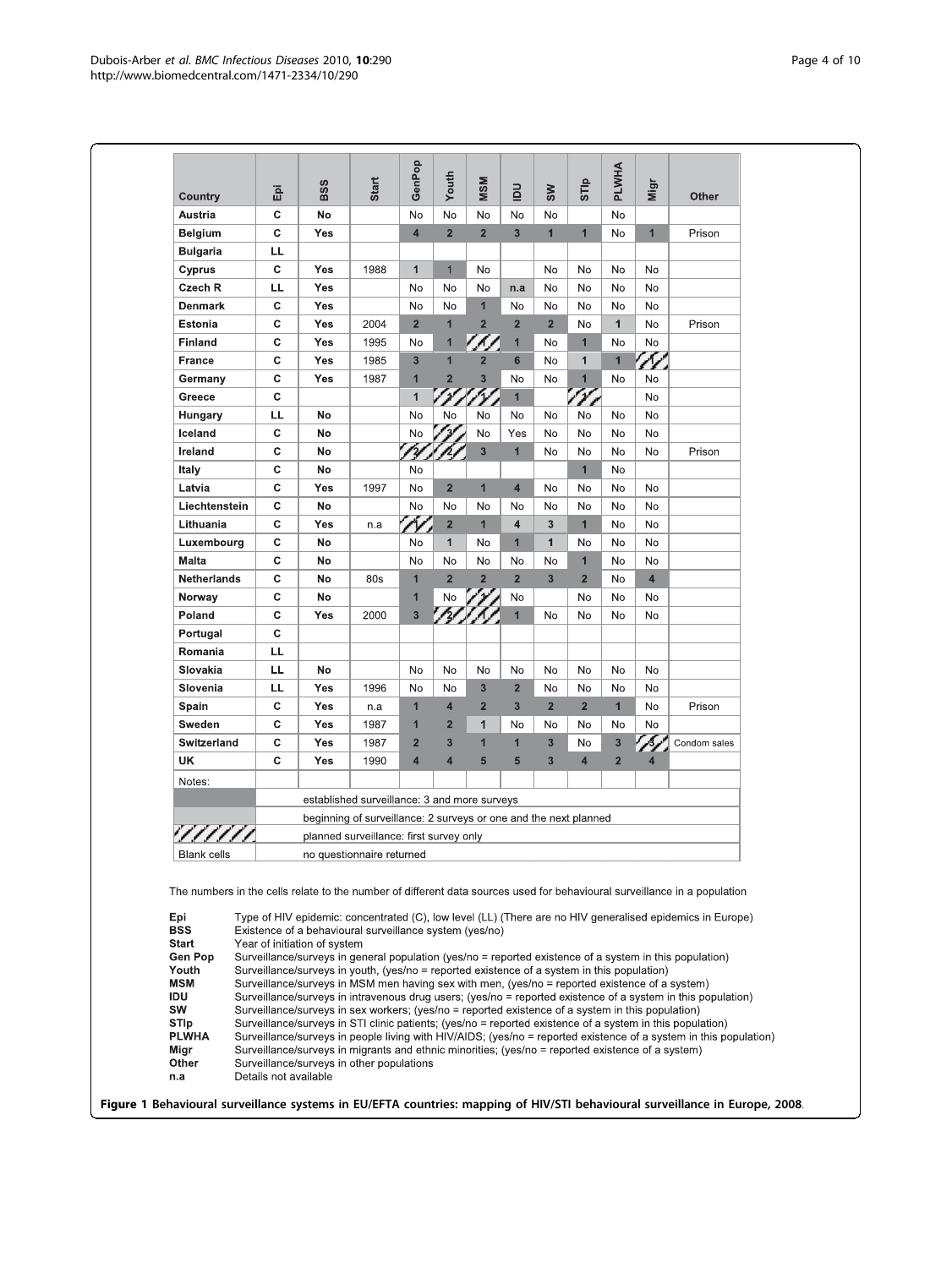Germany, the Netherlands and the United Kingdom generally have such established surveillance in four or more populations, but this activity is not coordinated into a system.

In Eastern European countries with recent concentrated epidemics, mainly in IDU (such as Estonia, Lithuania, Latvia), formal comprehensive systems have been set up recently, using from the outset the concept of second generation surveillance. This has often involved the collaboration and funding of international agencies. These systems mainly include small-scale surveys in 2-4 populations.

In the other countries (Belgium, Cyprus, Denmark, Finland, Latvia, Slovenia, Spain and Sweden), systems were established during the 1990 s, and include national and regional/local surveillance and/or a small number of populations.

Even in countries with formalised or long established BS, there is often no established regularity in the timing of BS in the different populations, possibly indicating instability of the system. For example, in some Western European countries, surveys in the general population and MSM were conducted more frequently at the beginning of the AIDS epidemic than during recent years. Consequently, the term «system» does not necessarily imply data collection at regular intervals.

# Organisation and functioning of BS

The degree of formalisation of BS within a system is very unequal across the different countries (Table [1\)](#page-5-0). Among the 16 countries reporting or having de facto BS, only 8 declared the existence of a document describing this system or formalising its existence: Cyprus, Estonia, Latvia, Lithuania, Poland, Switzerland and United Kingdom. Most of these countries have recent, concentrated HIV epidemics. The system is generally mentioned in the national strategic HIV/AIDS plan or in the Monitoring & Evaluation Plan (M&E plan).

The organisation of BS also shows diversity. In countries with formalised BS, its organisation and coordination is based in the Ministry of Health (MOH) (e.g. Lithuania), or in a National Health Agency (e.g. Estonia), or, in one case, in a university (Switzerland). In countries with less formalised systems, coordination occurs through a network of institutions: government agencies, universities, NGO's (e.g. United Kingdom, France).

In Western Europe, the government is generally the main source of funding for BS. In certain cases, additional resources come from research. A few countries cite international agencies, such as the Global Fund on AIDS, Tuberculosis and Malaria (GFATM), as partners in the funding of BS.

Twelve of the sixteen countries with established BS report that sustainability is assured or probably assured. Sustainability and cost are the main problems mentioned by countries regarding BS.

## Second generation surveillance (SGS)

Among the 16 countries reporting BS, 13 also report the existence of SGS. Two additional countries report SGS in one population: Latvia (in the IDU population) and Sweden (in the general population).

Six countries (Estonia, France, Lithuania, Slovenia, Spain, and Switzerland) report a formalised BS system, with a management or coordinating body, organised in one of two different ways:

- management by MOH or by a governmental agency, with collection and synthesis of information from diverse sources and production and dissemination of reports;

- coordination by MOH of discussion of SGS results by a group of diverse stakeholders, including agencies/ universities producing the data, MOH representatives (epidemiology, prevention, evaluation) and AIDS NGO's.

Five countries report having a SGS system that is not formally organised: in Germany, the Netherlands and the United Kingdom, SGS is carried out by a network of institutions without centralised coordination. Reports are produced regularly (The Netherlands); their production and dissemination may be left to the individual institutions (United Kingdom).

In countries reporting SGS, data seem to be used for a variety of purposes, with different audiences in mind. The three most frequent uses are: interpreting trends in HIV incidence and prevalence, identifying the drivers of the epidemic and measuring indicators of progress in programme development. SGS is less used in programme planning, in projecting future interventions or as an advocacy tool to increase resources and expand response.

## Methods used for behavioural surveillance in the different populations

Table [2](#page-6-0) shows the methods used for BS in the different populations. For the general population and youth, surveillance is based on surveys in a representative sample of the population. A mix of data collection methods/ sources was in use in several countries (e.g. comprehensive sexuality surveys conducted at long intervals complemented by more regularly conducted KABP). Questions on sexuality included in general health surveys are the main surveillance mode in use for young people, this population being either specifically surveyed or included as a subsample of the general population.

There is a long tradition of MSM surveillance in Europe. Internet surveys are progressively replacing or complementing venue-based surveys; respondent driven sampling (RDS) has recently been used in countries where MSM are still difficult to reach (Estonia, Greece).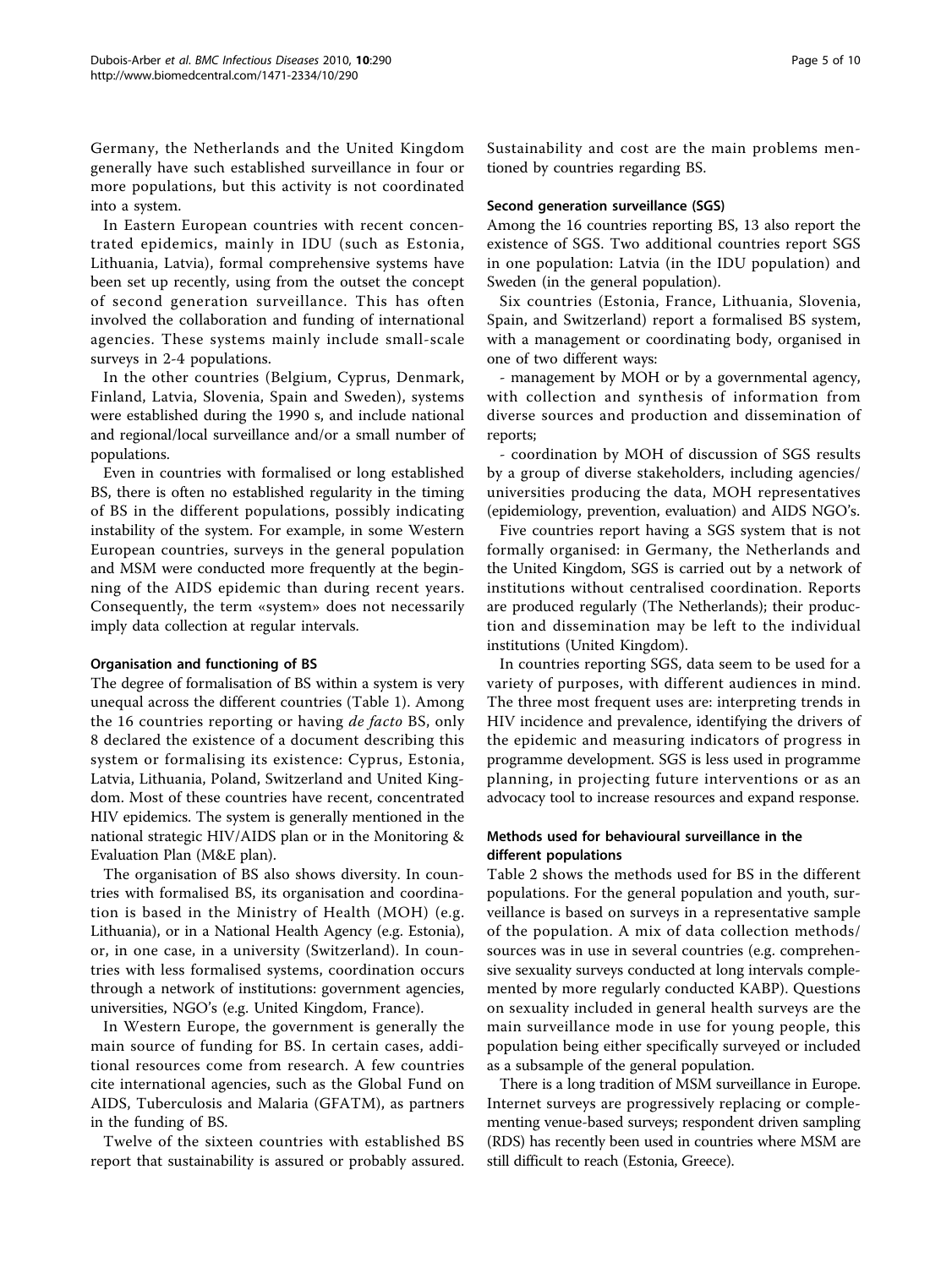<span id="page-5-0"></span>

| Table 1 Formalisation and organisation of behavioural and second generation systems in countries reporting |  |  |
|------------------------------------------------------------------------------------------------------------|--|--|
| behavioural surveillance $(n = 16)$                                                                        |  |  |

|                | Behavioural surveillance system                                     | Second generation system                                                                                                                                     |                                   |     |                                                                                                                                                                                                                                                                                                                         |  |  |  |  |
|----------------|---------------------------------------------------------------------|--------------------------------------------------------------------------------------------------------------------------------------------------------------|-----------------------------------|-----|-------------------------------------------------------------------------------------------------------------------------------------------------------------------------------------------------------------------------------------------------------------------------------------------------------------------------|--|--|--|--|
|                | Formalisation in<br>documents                                       | Organisation                                                                                                                                                 | Existing                          |     | Formal Management/coordination body and<br>functioning                                                                                                                                                                                                                                                                  |  |  |  |  |
| <b>Belgium</b> | No                                                                  | Informal, mix of national and regional<br>repeated or small scale one/off studies                                                                            | <b>No</b>                         |     |                                                                                                                                                                                                                                                                                                                         |  |  |  |  |
| Cyprus         | <b>HIV/AIDS</b><br>strategic plan                                   | No management/coordination body                                                                                                                              | Yes, partly                       | Yes | Information from BS and biological systems is<br>analysed and interpreted informally by<br>program officials. A recent report on period<br>1986-2007 has been produced                                                                                                                                                  |  |  |  |  |
| Denmark        | No                                                                  | Surveillance only in MSM                                                                                                                                     | No                                |     |                                                                                                                                                                                                                                                                                                                         |  |  |  |  |
| <b>Estonia</b> | M&E system,<br>national AIDS<br>strategic plan                      | Coordination by a government agency                                                                                                                          | Yes                               | Yes | Separate bodies for behavioural and<br>biological surveillance, coordination by the<br>National Institute for Health Development<br>Agency with centralised production and<br>dissemination of reports                                                                                                                  |  |  |  |  |
| <b>Finland</b> | <b>No</b>                                                           | Under the responsibility of a government<br>agency                                                                                                           | <b>No</b>                         |     | Under the responsibility of the National<br>Public Health Institute                                                                                                                                                                                                                                                     |  |  |  |  |
| France         | No                                                                  | No centralized body: various national<br>agencies (surveillance, research, prevention)<br>and other institutions are involved<br>inbehavioural surveillance. | Yes                               | No  | Coordination by the Institut de Veille Sanitaire<br>(InVS). Reports or syntheses of studies are<br>issued periodically                                                                                                                                                                                                  |  |  |  |  |
| Germany        | No                                                                  | Informal coordination between the Federal<br>Ministry of Health, a health agency and<br>research institutions                                                | Yes, partly                       | No  | Organised informally by a network of<br>institutions                                                                                                                                                                                                                                                                    |  |  |  |  |
| Latvia         | Regulation for<br>registration of<br>infectious diseases            | Under the responsibility of a government<br>agency                                                                                                           | Yes, for<br><b>IDU</b> only       | Yes | Under the responsibility of the Public Health<br>Agency                                                                                                                                                                                                                                                                 |  |  |  |  |
| Lithuania      | National AIDS<br>programme and<br>Resolution on STI<br>surveillance | Under the responsibility of the Ministry of<br>Health (MOH)                                                                                                  | Yes, partly                       | Yes | Management by the MOH                                                                                                                                                                                                                                                                                                   |  |  |  |  |
| Netherlands No |                                                                     | No centralised body: cooperation between<br>the National Institute for Public Health and<br>the Environment and the HIV/STIs Agency                          | Yes, partly                       | Yes | Cooperation within a network of institutions;<br>reports are issued regularly                                                                                                                                                                                                                                           |  |  |  |  |
| Poland         | National programs<br>on AIDS and on<br>addictions                   | No centralized coordination, collaboration<br>between agencies                                                                                               | Yes partly                        | Yes | Information comes from different sources,<br>and is sometimes, but not routinely, used to<br>interpret the epidemiological situation.<br>Reports are published on the government<br>site                                                                                                                                |  |  |  |  |
| Slovenia       | Institute of Public<br>Health internal<br>protocols                 | Under the responsibility of the Institute of<br>Public Health of the Republic of Slovenia                                                                    | Yes                               | Yes | Institute of Public Health is responsible for<br>the analysis, interpretation and dissemination<br>of SGS information to many audiences (MOH,<br>media, professionals, population)                                                                                                                                      |  |  |  |  |
| Spain          | HIV multisectoral<br>plan                                           | Under the responsibility of the Secretariat<br>of the National Plan on AIDS, Ministry of<br>Health                                                           | Yes                               | Yes | The Secretariat of the National Plan on AIDS<br>collects and publishes available information                                                                                                                                                                                                                            |  |  |  |  |
| Sweden         | No                                                                  | Under the responsibility of a government<br>agency of the National Board for Health<br>and Welfare                                                           | Yes, for<br>general<br>population |     | Collaboration within a network of institutions;<br>summary reports are produced by the<br>National Board of Health and Welfare for the<br>government, and then sent to all health<br>authorities in the country                                                                                                         |  |  |  |  |
| Switzerland    | National AIDS<br>program,<br>protocols                              | Under the responsibility of the University<br>Institute of Social and Preventive Medicine<br>and financed by the Federal Office of<br>Public Health          | Yes                               | Yes | Coordination is assumed by the Federal<br>Office of Public Health (FOPH). All information<br>pertaining to SGS is presented and discussed<br>in a special working group-including FOPH,<br>non-governmental organisations, partners<br>from biological and behavioural surveillance.<br>Reports are issued periodically |  |  |  |  |
| UK             | Scientific article                                                  | No centralized body. Data produced by a<br>network of agencies.                                                                                              | Yes, partly                       | Yes | No central coordination and dissemination of<br>data; this is left to individual institutions and/<br>or research groups to synthesise and publish                                                                                                                                                                      |  |  |  |  |

Mapping of HIV/STI behavioural surveillance in Europe, 2008.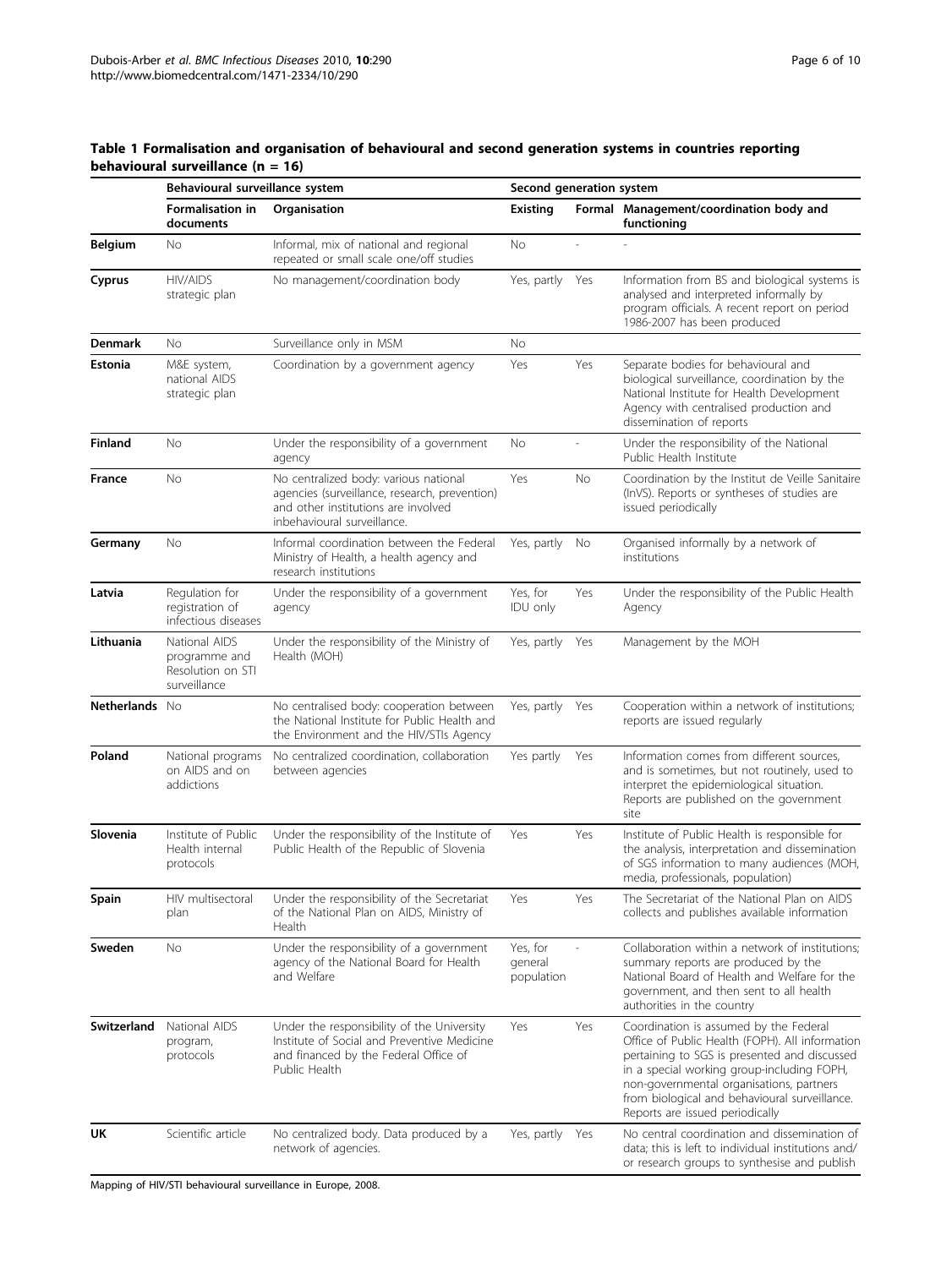|                                                                        | General<br>Population | Youth | <b>MSM</b> | <b>IDU</b>    | <b>SW</b>      | STI<br>patients | <b>PLWHA</b> | <b>Migrants</b> |
|------------------------------------------------------------------------|-----------------------|-------|------------|---------------|----------------|-----------------|--------------|-----------------|
| Representative designs                                                 |                       |       |            |               |                |                 |              |                 |
| Sexuality module in general health surveys                             | 6                     | 14    |            |               | $\mathcal{P}$  |                 |              |                 |
| Specific KABP survey                                                   | 8                     | 10    |            |               |                |                 |              |                 |
| Comprehensive sexuality/reproductive health surveys                    | 8                     | 6     |            |               |                |                 |              |                 |
| Addiction focused surveys                                              |                       |       |            |               |                |                 |              |                 |
| Surveys using respondent driven sampling for hard-to-reach populations |                       |       |            | $\mathcal{P}$ |                |                 |              |                 |
| Non representative designs                                             |                       |       |            |               |                |                 |              |                 |
| Service based data collection                                          |                       |       |            | 11            | 5              | 9               | 3            |                 |
| Internet surveys                                                       |                       |       | 14         |               |                |                 |              |                 |
| Venue-based/community based surveys                                    |                       |       | 12         | 8             | $\overline{4}$ |                 | 3            |                 |
| Cohort studies                                                         |                       |       |            |               |                |                 |              |                 |

<span id="page-6-0"></span>Table 2 Methods used in behavioural surveillance: number of countries using as main method(s)

Mapping of HIV/STI behavioural surveillance in Europe, 2008.\*

\* More than one method may be used for surveillance in a population.

BS among IDU is focused on the collection of data from those in contact with services, either through routine collection of assessment data on those entering treatment or through cross-sectional surveys of those in contact with a range of health or social services, such as needle exchanges and drop-in centres. A small number of community-based surveys have been conducted using a range of methods.

In sex workers, surveillance is mainly service-or venue-based. Several countries also use data collected in other populations, such as MSM or IDU, and two countries use data on sex worker clients collected in general population surveys.

In PLWHA, services and venues are also the main recruitment sites, and surveys in specific populations (IDU and MSM) are also used for surveillance of PLWHA in these populations. Cohorts are used for BS in 2 countries.

For migrants, where established surveillance is rare, general population surveys with questions on nationality or country of origin, allowing for identification of migrants, and/or community-based surveys are the main sources of data. The mapping exercice also revealed the extent to which different terms and concepts are used to refer to «migrants».

For STI clinic patients, surveillance is, by definition, service-based and relies on either routinely collected data or point prevalence surveys.

## Indicators

Analysis of topics covered in the various surveys showed much convergence across countries and across populations on the most important indicators, even if the degree of formulation is still uneven. Harmonisation has taken place in certain populations (in IDU with EMCDDA indicators, in MSM through different initiatives [42]) and,

more generally, through the UNGASS reporting process. However, there is still enormous variation between countries in the specific indicators used with regard to content and wording, reference period used, and so on. To illustrate, in young people, 11 different indicators of condom use were identified, including condom use at last sexual intercourse, condom use at last intercourse among those who had more than one partner in the last 12 months, condom use with steady partner, condom use in spontaneous sexual contact, condom use in new relationships. In order to further the harmonisation process, five core indicators have been proposed that are common to all populations. These are coherent with existing international recommendations and cover:

- the number of sexual partners in the last 12 months

- condom use at last intercourse (in the last 12 months) with the identification-in a consecutive question-of the type of partner with whom the last intercourse took place (stable, casual, or paid)

- experience of HIV testing, constructed on the basis of three questions (ever tested, date and result of the last test)

- sex work: having paid for sex in the last 12 months and use of condom at last paid sex

- a composite indicator of knowledge (UNGASS indicator number 13).

A common set of socio-demographic indicators are also proposed: level of education, nationality or ethnic origin and sexual orientation.

## **Discussion**

Europe is rich in expertise and experience in behavioural studies related to HIV and STI, especially among MSM, IDU, the general population and youth. In many countries, there has been a progressive accumulation of surveys or other types of data collection constituting,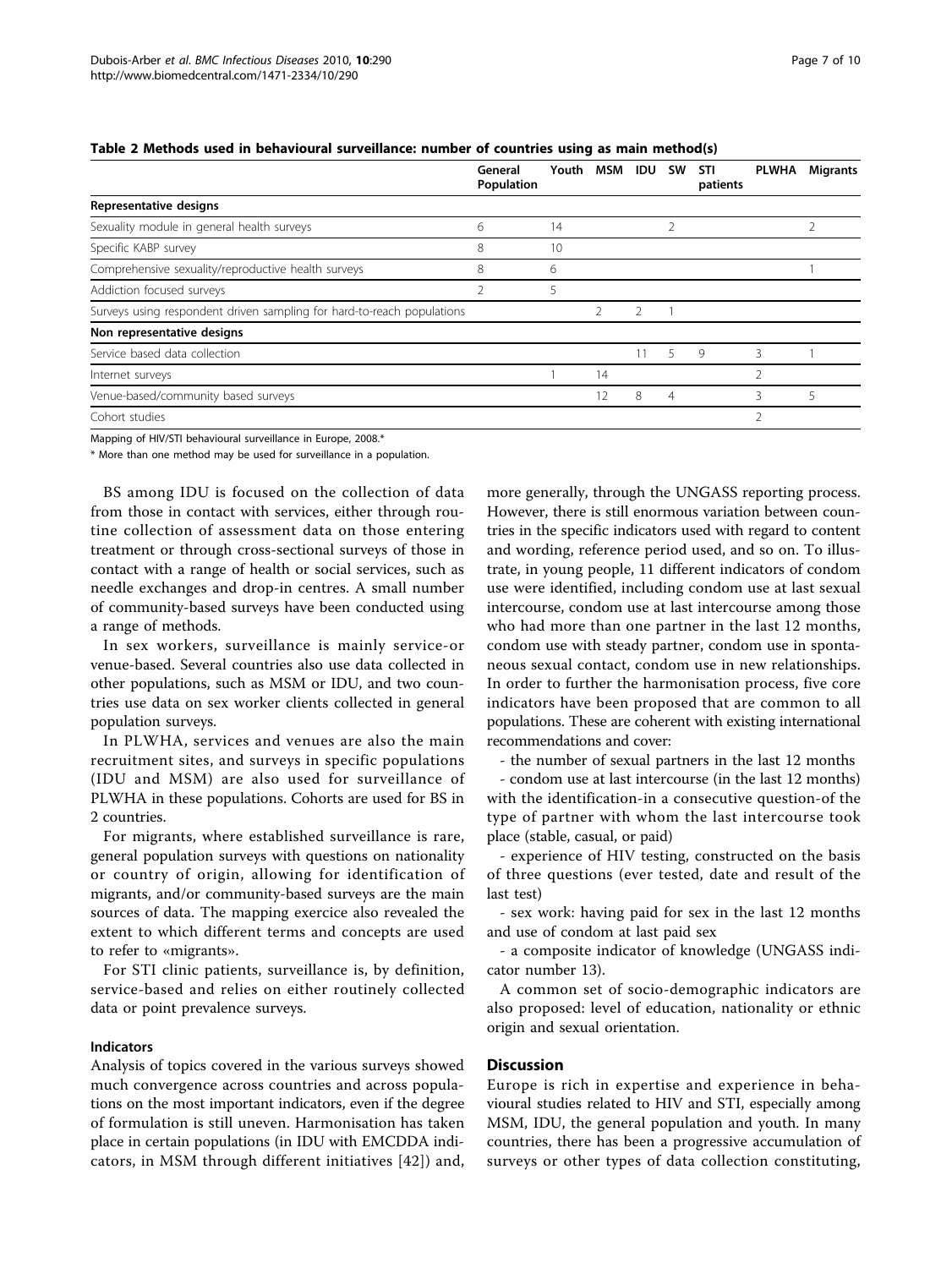de facto, the necessary elements to build a BS system. However, even when the material is available, the concerted organisation of this into a formal, comprehensive and sustainable system has only taken place in a limited number of cases. This is particularly true as regards second generation systems, a significant part of which have only a low level of fomalisation and a moderate level of dissemination and use. This is reflected in the paucity of published articles and of available reports on BS systems; data on behaviour in specific populations being more frequently the object of publications.

Movement towards simplification of data collection is noticeable in various populations, as exemplified by the increased use of internet-based surveys in MSM, service-based data collection in IDU, and in the use of general health surveys to collect data on sexual behaviour and drug use in the general population and in youth. These newer approaches offer advantages in terms of sustainability and cost provided that comparison over time can be maintained.

In MSM and IDU, where there is the longest experience of BS, the length and robustness of trends and the relatively low cost of non-probablistic methods of sampling (venue-, internet- or service-based) can explain the paucity of experience with RDS and the probable reluctance to adopt this recently promoted method for BS in these populations [43]. Favouring less costly data collection methods over RDS would seem a reasonable choice in the case of mature epidemics.

It is not easy to evaluate the adequacy of BS in European countries: in many cases the identification of populations with risk behaviour and the selection of populations to be included in a BS system has not been formally defined, or is incomplete. Several gaps may nevertheless be identified:

• Some countries still have no data on MSM or IDU. Very few countries have collected data on sex workers and migrants, two populations difficult to reach and/or to identify reliably, and practically none has BS installed on a long-term basis. Few BS systems are in place in populations that are clearly identified as potentially atrisk of acquiring or transmitting infections and accessible through the health system, such as STI patients and PLWHA.

• In several countries, the formalisation and functioning of the system and its use are less developed than might be expected, given the opportunities.

There are many challenges regarding the future of BS in Europe:

One of the challenges in the years to come will be to reinforce or maintain BS. Europe, particularly Western Europe, faces a decrease in the level of priority accorded to HIV (for example, in reaction to potential new epidemics, such as AH1N1), with a consequent decrease in the availability of funding for HIV prevention and research, including behavioural surveys. In certain Eastern European countries, international funding provided to initiate surveillance is decreasing. The necessity of maintaining BS may be challenged. Yet, there are many reasons to maintain BS in the Europe:

- As mentioned above, the epidemiological situation regarding HIV and other STI is worsening in many countries. In addition, there is a continuous increase in the pool of HIV infected people.

- A decrease in the use of protection and the development of alternative HIV/STI-related patterns of behaviour (risk reduction, stopping condom use under certain treatment conditions [44]) has begun to appear and deserves close monitoring.

- There are concerns regarding access to prevention and care, especially for marginalised populations, such as certain categories of migrants [45] and IDU [46]; BS could be used for planning interventions and advocating for resources.

- The sustainability of existing systems is not always guaranteed.

The cost of BS is one element threatening sustainability. Attempts have been made to reduce costs, while maintaining the availability of valid and reliable behavioural trends, and may serve as examples. These include: use of internet (MSM) and service-based surveillance (wherever possible); increased collaboration with existing PLWHA cohorts; insertion of sexuality modules in general health surveys replacing KAPB surveys; use of proxy data, such as information on SW obtained from clients in general population surveys.

The frequency of data collection should also be reconsidered. In several populations, such as the general population and youth, intervals between data collection may extend to 4-6 years, while in populations with higher HIV incidence, shorter intervals and more flexibility are needed. Qualitative studies may also be used to provide information on developments in specific populations and to facilitate decisions regarding the necessity of conducting surveys.

Our study has some limitations. The information delivered by the questionnaire was self-reported and the responses varied greatly as regards the level of detail included in the description of systems. The person to whom the questionnaire set was sent in each country was the ECDC contact person at national level for HIV biological surveillance; there is currently no specific ECDC contact person for behavioural surveillance. This person may have been unaware of the existence of surveys in some or all populations of interest, whether organised or not in a behavioural surveillance system, and may have given inadequate answers or may not have passed the population-specific questionnaires to the relevant national specialists. This would result in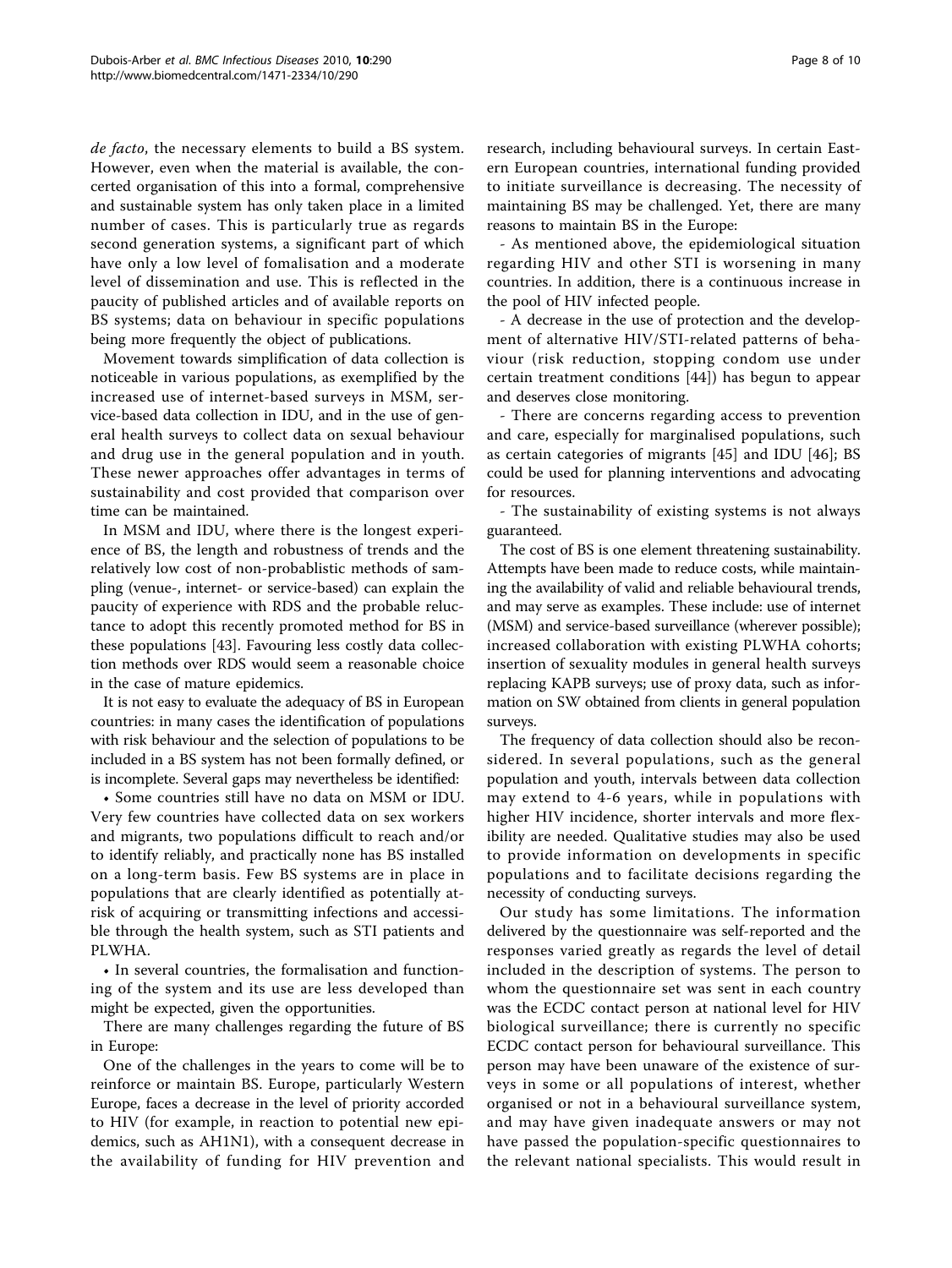<span id="page-8-0"></span>underreporting of existing surveys. However, it is very unlikely that any organised national behavioural surveillance would be unknown to the ECDC contact person. Furthermore, this survey was launched with a letter from the ECDC director, thus indicating a high level of importance. The report was also circulated to countries for validation, offering a further occasion for verification.

Few original questionnaires used for surveillance were sent by the countries. Nevertheless, most countries sent useful complementary information, such as references to documents or publications describing their systems.

## Conclusions

The main challenge now faced is to build and maintain organised and functional behavioural and second generation surveillance systems at national level, with the following characteristics. First, there should be a regular assessment of the appropriateness and quality of the system. Second, a designated body should be set up, with clear responsibility for data coordination, collection, analysis and dissemination. This body should be qualified to make decisions regarding the simplification or extension of the system, on the basis of epidemiological and behavioural trends, cost, sustainability, quality and robustness of the system.

# Additional material

[Additional file 1: q](http://www.biomedcentral.com/content/supplementary/1471-2334-10-290-S1.DOC)uestionnaire related to behavioural surveillance in the general population. This questionnaire collects information on the existence and the characteristics of behavioural surveillance conducted in the general population in a given country.

[Additional file 2: q](http://www.biomedcentral.com/content/supplementary/1471-2334-10-290-S2.DOC)uestionnaire related to the behavioural surveillance system. This questionnaire collects information on the existence and the characteristics of the behavioural surveillance system as a whole in a given country.

#### Acknowledgements

Source of support: European Centre for Disease Prevention and Control-Surveillance Unit-Contract number ECD.903.

#### Author details

<sup>1</sup>Institute of Social and Preventive Medicine (IUMSP), University Hospital Center and University of Lausanne, Lausanne, Switzerland. <sup>2</sup>City University, London, UK. <sup>3</sup>London School of Hygiene and Tropical Medicine, London, UK.<br><sup>4</sup>Institut patienal de la santé et de la recherche médicale Villeiuif France. <sup>4</sup>Institut national de la santé et de la recherche médicale, Villeiuif, France. <sup>5</sup>Imperial College, London, UK. <sup>6</sup>Freelance Consultant, Geneva, Switzerland.<br><sup>7</sup>Institute for Social and Proventive Medicine, Bern, Switzerland. <sup>8</sup>European. Institute for Social and Preventive Medicine, Bern, Switzerland. <sup>8</sup>European Centre for Disease Prevention and Control, Stockholm, Sweden.

#### Authors' contributions

FDA: team leader, direction of the research, responsible for the analysis of data on systems and on youth, writing of the article. AJ organised the survey and prepared the questionnaire

BS participated in the preparation of the questionnaire and was responsible for the analysis of data on general population. JPG participated in the preparation of the questionnaire and organised the technical workshops. BG conducted the literature review and participated in the analysis of data on youth. JE was responsible for the analysis of data on men having sex with

men. VH was responsible for the analysis of data on injecting drug users. FL was responsible for the analysis of data on people living with HIV. HW was responsible for the analysis of data on sex workers. MHK was responsible for the analysis of data on migrants. NL was responsible for the analysis of data on STI clinics' clients.

MvdL coordinated the work at ECDC with Member states and participated in the set up of the survey. All authors reviewed the article and read and approved the final manuscript.

#### Competing interests

The authors declare that they have no competing interests.

Received: 17 March 2010 Accepted: 4 October 2010 Published: 4 October 2010

### References

- 1. European Centre for Disease Prevention and Control/WHO Regional Office for Europe: HIV/AIDS surveillance in Europe 2007 Stockholm 2008.
- 2. European Centre for Disease Prevention and Control (ECDC): Migrant health: Epidemiology of HIV and AIDS inmigrant communities and ethnic minorities in EU/EEA countries. ECDC technical report Stockholm 2009.
- 3. European Centre for Disease Prevention and Control: Annual Epidemiological Report on Communicable Diseases in Europe 2008 Stockholm 2008.
- 4. Fenton K, Lowndes CM, The European Surveillance of Sexually Transmitted Infections (ESSTI) Network: [Recent trends in the epidemiology of sexually](http://www.ncbi.nlm.nih.gov/pubmed/15295121?dopt=Abstract) [transmitted infections in the European Union.](http://www.ncbi.nlm.nih.gov/pubmed/15295121?dopt=Abstract) Sex Transm Infect 2004, 80:255-263.
- 5. Righarts AA, Simms I, Wallace L, Solomou M, Fenton KA: [Syphilis](http://www.ncbi.nlm.nih.gov/pubmed/15677851?dopt=Abstract) [surveillance and epidemiology in the United Kingdom.](http://www.ncbi.nlm.nih.gov/pubmed/15677851?dopt=Abstract) Eurosurveillance 2004, 9:21-25.
- 6. Marcus U, Bremer V, Hamouda O, Kramer MH, Freiwald M, Jessen H, Rausch M, Reinhardt B, Rothaar A, Schmidt W, et al: [Understanding recent](http://www.ncbi.nlm.nih.gov/pubmed/16385216?dopt=Abstract) [increases in the incidence of sexually transmitted infections in men](http://www.ncbi.nlm.nih.gov/pubmed/16385216?dopt=Abstract) [having sex with men: changes in risk behavior from risk avoidance to](http://www.ncbi.nlm.nih.gov/pubmed/16385216?dopt=Abstract) [risk reduction.](http://www.ncbi.nlm.nih.gov/pubmed/16385216?dopt=Abstract) Sex Transm Dis 2006, 33:11-17.
- 7. Ward H, Martin I, Macdonald N, Alexander S, Simms I, Fenton K, et al: [Lymphogranuloma venereum in the United Kingdom.](http://www.ncbi.nlm.nih.gov/pubmed/17143811?dopt=Abstract) Clin Infect Dis 2007, 44:26-32.
- 8. Urbanus AT, van de Laar TJ, Stolte IG, Schinkel J, Heijman T, Coutinho RA, Prins M: [Hepatitis C virus infections among HIV-infected men who have](http://www.ncbi.nlm.nih.gov/pubmed/19542864?dopt=Abstract) [sex with men: an expanding epidemic.](http://www.ncbi.nlm.nih.gov/pubmed/19542864?dopt=Abstract) AIDS 2009, 23:F1-F7.
- 9. Mertens T, Carael M, Sato P, Cleland J, Ward H, Smith GD: [Prevention](http://www.ncbi.nlm.nih.gov/pubmed/7818807?dopt=Abstract) [indicators for evaluating the progress of national AIDS programmes](http://www.ncbi.nlm.nih.gov/pubmed/7818807?dopt=Abstract) [\(Editorial Review\).](http://www.ncbi.nlm.nih.gov/pubmed/7818807?dopt=Abstract) AIDS 1994, 8:1359-1369.
- 10. Dubois-Arber F, Jeannin A, Spencer B: [Long term global evaluation of a](http://www.ncbi.nlm.nih.gov/pubmed/10630527?dopt=Abstract) [national AIDS prevention strategy: The case of Switzerland.](http://www.ncbi.nlm.nih.gov/pubmed/10630527?dopt=Abstract) AIDS 1999, 13:2571-2582.
- 11. Bozon M, Doré V, Laporte A, Lert F, Meyer L, Théry I, Pelé G, Sobel A, Souteyrand Y: Evaluer la prévention de l'infection par le VIH en France: synthèse des données quantitiatives, 1994-1999. Agence nationale de recherches sur le sida (ANRS) 1999.
- 12. Centre d'estudis epidemiològics sobre l'HIV/sida de Catalunya (CEESCAT): Sistema integrat de vigilancia epidemiologica de Sida/VIH/ITS a Catalunya (SIVES): Informe bianual. Barcelona: Generalitat de Catalunya, Departament de Salut 2008.
- 13. Brown AE, Tomkins S, Logan L, LaMontagne D, Munro H, Hope VD, Righarts A, Blackham J, Rice B, Chadborn T, et al: [Monitoring the](http://www.ncbi.nlm.nih.gov/pubmed/16461593?dopt=Abstract) [effectiveness of HIV and STI prevention initiatives in England, Wales,](http://www.ncbi.nlm.nih.gov/pubmed/16461593?dopt=Abstract) [and Northern Ireland: where are we now?](http://www.ncbi.nlm.nih.gov/pubmed/16461593?dopt=Abstract) Sex Transm Infect 2006, 82:4-10.
- 14. Bochow M, Chiarotti F, Davies P, Dubois-Arber F, Dür W, Fouchard J, Gruet F, McManus T, Markert S, Sandfort T, et al: Sexual behaviour of gav [and bisexual men in eight European countries.](http://www.ncbi.nlm.nih.gov/pubmed/7711087?dopt=Abstract) AIDS Care 1994, 6:533-549.
- 15. Bochow M: The response of gay german men to HIV: the national gay press surveys, 1987-96. In Partnership and Pragmatism: germany's response to AIDS prevention and care. Edited by: Rosenbrock R, Wright MT. London: Routledge; 2001:129-42.
- 16. Bochow M, Jauffret M, Michel A, Schiltz M-A: Les évolutions des comportements sexuels et les modes de vie à travers les enquêtes réalisées dans la presse gaie en France (1985-2000). In Homosexualités au temps du sida: tension sociales et identitaires. Edited by: Broqua C, Lert F, Souteyrand Y. Paris: Agence nationale de recherche sur le sida; 2003:35-54.